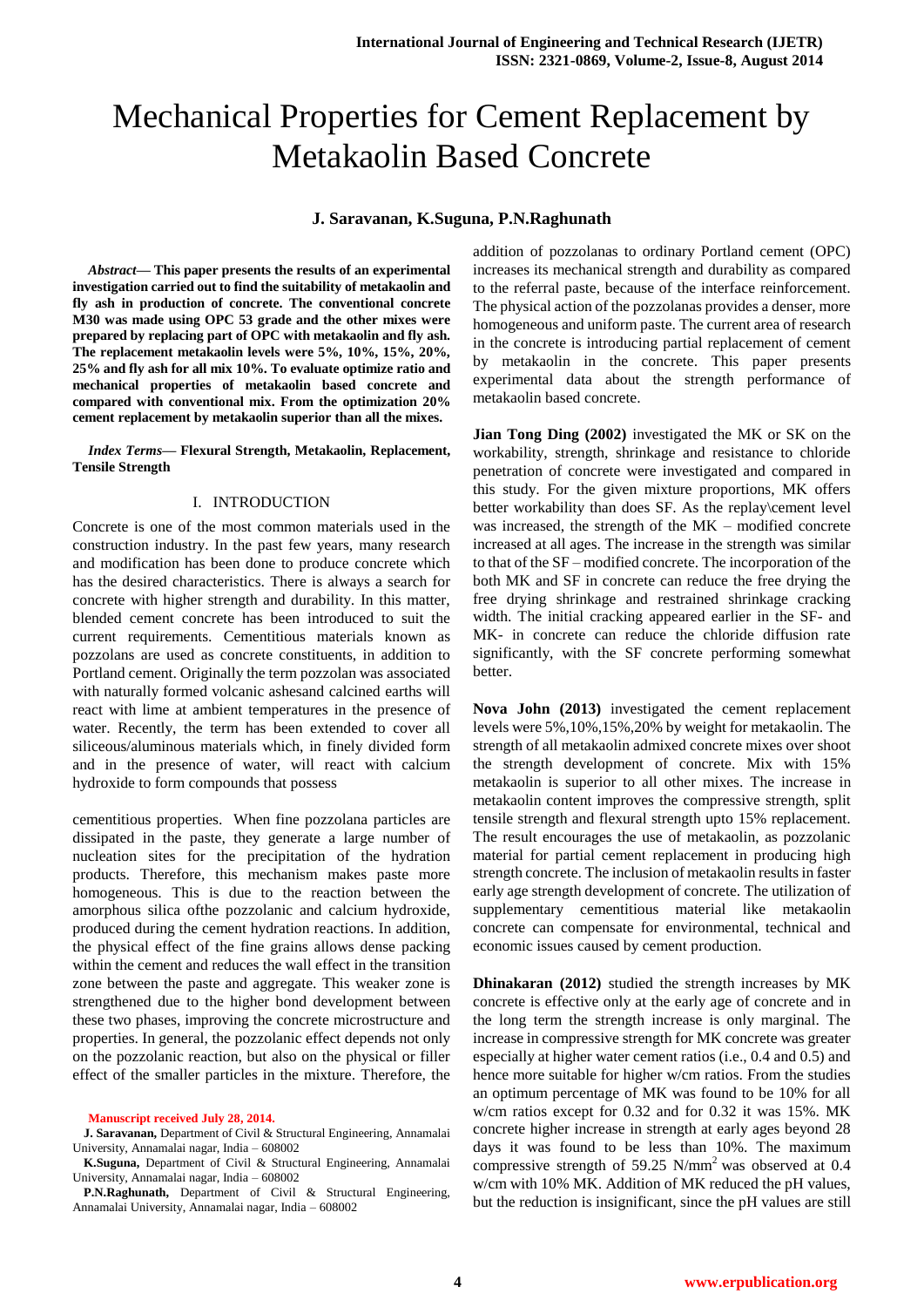above 11.5, which will be helpful for maintaining the steel in a passive state itself. The depth of penetration of chloride ions for MK concrete is much lesser than control concrete. The minimum rate of reduction of chloride penetration depth for MK admixed concrete were arrived as 78%, 38%, 25% and 25% for w/cm ratios 0.32, 0.35, 0.40 and 0.50 respectively. The maximum rate of reduction was observed as 95% for 0.32 and 0.3 ratios.

**Shelorkar ajay (2013)** observed that the compressive strength of Metakaolin based HGC increases with the increase in percentage of Metakaolin. The variations of compressive strength of HGC with different Metakaolin content of 4 %, 6 % and 8 %. As the Metakaolin increases from 4% to 8% the compressive strength increases about 9.23 MPa for 4 % Metakaolin, 12.98 MPa for 6 % Metakaolin and 20.87 MPa for 8 % Metakaolin. The increase in compressive strength due to the addition of Metakaolin is due to pozzolanic activity. The compressive strength of HGC increases by 10.13 %, 14.24 % and 22.90% due to addition of Metakaolin content of 4 %, 6 % and 8 % respectively in comparison with control concrete specimens of HGC. The variation of RCPT values in HGC for different proportions of Metakaolin blended concrete. It has been observed that as the percentage of Metakaolin increase the permeability of concrete decreases. Also, it was observed that values of rapid chloride permeability of HGC decrease up to 1450 coulombs, 1548.67 coulombs and 1684.70 coulombs for 4% , 6% and 8% of metakaolin respectively in comparison to control concrete specimens. The percentage reduction in permeability values in coulombs was 48.57 %, 51.88 % and 56.43% for Metakaolin content of 4%, 6% and 8% respectively.

Patil (2012) studied the compressive strength of concrete increases with increase in HRM content up to 7.5%. Thereafter there is slight decline in strength for 10%, 12% and 15% due excess amount of HRM which reduces the w/b ratio and delay pozzolanic activity. The higher strength in case of 7.5% addition is due to sufficient amount of HRM available to react with calcium hydroxide which accelerates hydration of cement and forms C-S-H gel. The 7.5% addition of high reactivity metakaolin in cement is the optimum percentage enhancing the compressive strength at 28 days by 7.73% when compared with the control mix specimen. The 7.5% addition of high reactivity metakaolin in cement is enhanced the resistance to chloride attack. The compressive strength of concrete incorporated with 7.5% HRM is reduced only by 3.85% as compared with the reduction of strength of control mix specimen is by 4.88%. The 7.5% addition of high reactivity metakaolin in cement is also enhanced the resistance to sulfate attack. The compressive strength of concrete incorporated with 7.5% HRM is reduced only by 6.01% as compared with the reduction of strength of control mix specimen by 9.29%.

The present study deals with the compressive strength, split tensile strength and flexural strength for cement replacement by metakaolin based concrete.

# II. MATERIALS

#### **2.1 Concrete**

The ingredient materials of concrete such as cement, fine aggregate and coarse aggregates are carried out. The test data for materials are presented in Table 2.1.

#### **Table 2.1 Test Data for Materials**

| <b>Materials</b>                        | <b>Values</b> |
|-----------------------------------------|---------------|
| Specific gravity of cement              | 3.04          |
| Specific gravity of Metakaolin          | 2.54          |
| Specific gravity of fly ash             | 2.34          |
| Chemical admixture                      | Conflast 320  |
| Specific gravity of coarse aggregate    | 2.73          |
| Specific gravity of Fine aggregate      | 2.63          |
| Fineness modulus of Coarse<br>aggregate | 7.21          |
| Fineness modulus of Fine aggregate      | 2.61          |

## **2.2 Metakaolin**

Metakaolin manufactured from pure raw material to strict quality standards. Metakaolin is a high quality pozzolanic material, which when blended with Portland cement improves the strength and durability of concrete and mortars. Metakaolin removes chemically reactive calcium hydroxide from the hardened cement paste. It reduces the porosity of hardened concrete. Metakaolin densities and reduces the thickness of the interfacial zone, thus improving the adhesion between the hardened cement paste and particulars of sand or aggregate. The

## **2.2 Mix Proportion**

The M30 grade of concrete was used in the present investigation. The mix propitiations ordinary grade concrete and standard grade concrete was designed using IS: 10262-2009. The slump of fresh concrete is found as 50 - 75 mm.the specimen are kept immersed in water for 28 days. The chemical content of metakaolin was presented in Table 2.2. The mix proportions for conventional and volume based partial replacement OPC by Metakaolin and fly ash are presented in Table 2.3.



**Fig. 1.1 Metakaolin**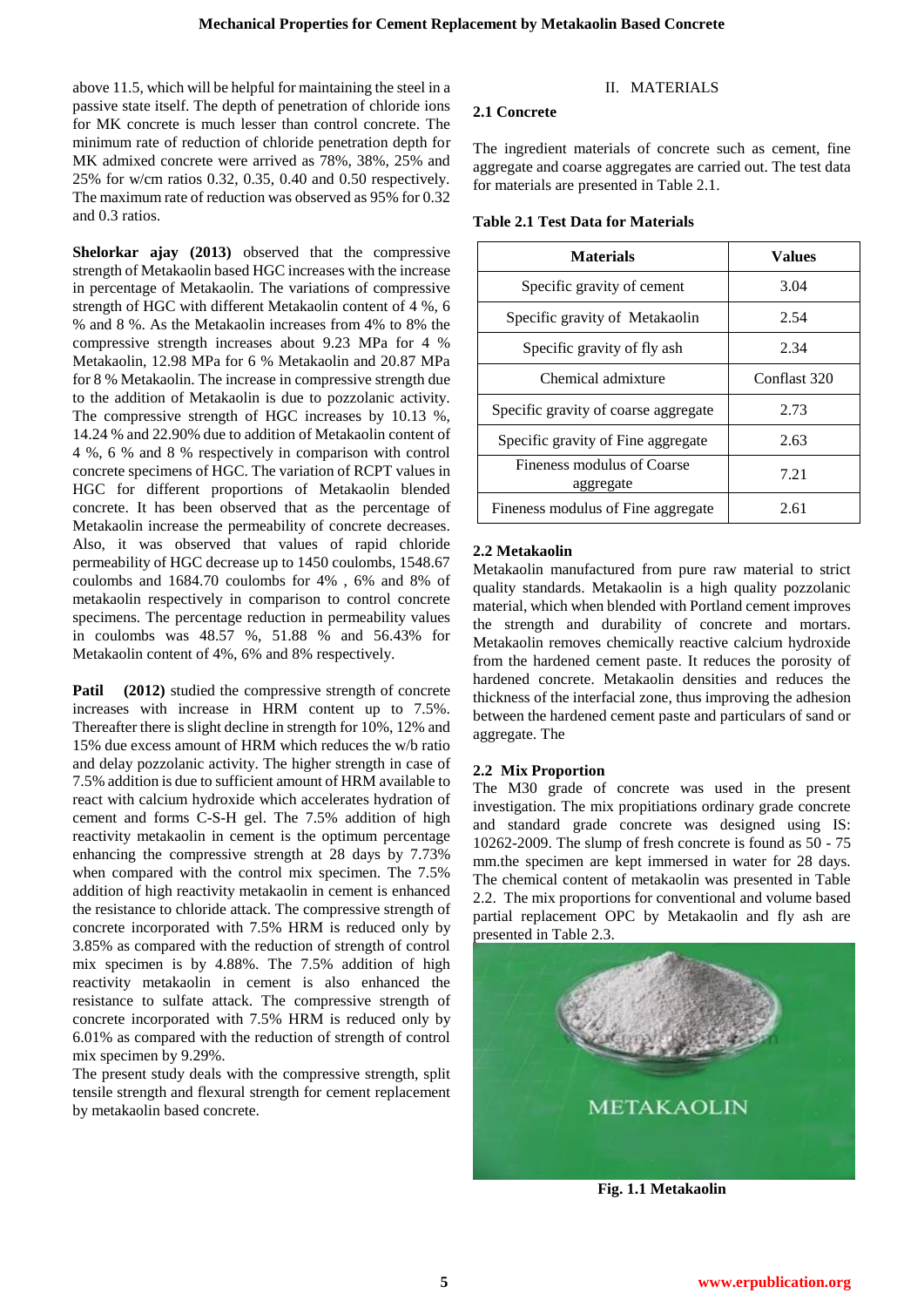#### **International Journal of Engineering and Technical Research (IJETR) ISSN: 2321-0869, Volume-2, Issue-8, August 2014**

| [1] $SiO2: 52$                         | [2] $TiO_2: 0.65$ (max) | [3] $Na2O$ : 0.10(max)                   |
|----------------------------------------|-------------------------|------------------------------------------|
| [4] $\text{Al}_2\text{O}_3$ : 46       | [5] $CaO : 0.09$ (max)  | $[6]$ K <sub>2</sub> O<br>$: 0.03$ (max) |
| [7] $\text{Fe}_2\text{O}_3$ : 0.6(max) | [8] $MgO: 0.03(max)$    | $[9]$                                    |

# **Table 2.2 Metakaolin Chemical Content: (Mass %)**

# **Table : 2.3 M30 Mix for all Ratio**

| $[10]$               | $[12]$ Cement            | $[14]$ MK                | $[17]$ Fly               | $[20]$ Fine              | [23] Coarse          | $[25]$ W/C               |
|----------------------|--------------------------|--------------------------|--------------------------|--------------------------|----------------------|--------------------------|
| [11] Specimen        | Content                  | [15]                     | Ash                      | [21] Aggregate           | Aggregate            | $[26]$ kg/m <sup>3</sup> |
|                      | $[13]$ kg/m <sup>3</sup> | $[16]$ kg/m <sup>3</sup> | $[18]$                   | $[22]$ kg/m <sup>3</sup> | [24] $\text{kg/m}^3$ |                          |
|                      |                          |                          | $[19]$ kg/m <sup>3</sup> |                          |                      |                          |
| $[27]$ Control       | [28]425.73               | $[29]$ -                 | $[30]$ -                 | [31] 615.64              | $[32]$ 1182.65       | [33]0.45                 |
|                      |                          |                          |                          |                          |                      |                          |
| [34] MK 5% & FA 10%  | [35]362.62               | $[37]$ 15.95             | [39]28.24                | [41] 660                 | $[43]$ 1267.65       | [45] 0.41                |
|                      | [36]                     | [38]                     | [40]                     | [42]                     | [44]                 | [46]                     |
| [47] MK 10% & FA 10% | [48] 299.69              | [50]31.92                | [52]28.24                | [54] 660                 | $[56]$ 1267.65       | [57]0.41                 |
|                      | [49]                     | [51]                     | $[53]$                   | $[55]$                   |                      |                          |
| [58] MK 15% & FA 10% | [59]280.95               | $[61]$ 47.89             | $[63]$ 28.24             | [65] 660                 | $[67]$ 1267.65       | [68]0.41                 |
|                      | [60]                     | [62]                     | [64]                     | [66]                     |                      |                          |
| [69] MK 20% & FA 10% | [70]262.22               | [71] 63.85               | [73]28.24                | [75]660                  | $[77]$ 1267.65       | [78]0.41                 |
|                      |                          | [72]                     | [74]                     | 761                      |                      |                          |
| [79] MK 25% & FA 10% | $[80]$ 243.57            | [82]79.82                | [84]28.24                | [86] 660                 | $[88]$ 1267.65       | [89] 0.41                |
|                      | [81]                     | [83]                     | [85]                     | [87]                     |                      |                          |

## III. EXPERIMENTAL PROGRAM

## **3.1 Casting of Specimens**

The test program was considered the cast and testing of concrete specimens of cube (150 mm) and cylinder (150 x 300 mm). The specimens were cast M30 grade concrete using ordinary Portland cement, Natural River sand and the crushed stone of maximum size 12.5 mm. Each three numbers of specimens were made to take the average value. The specimens were demoulded after 24 hours. The specimens were allowed to the curing periods.

## **3.2 Testing of Specimen**

Testing of specimens was shown in Fig 3.1. The Compressive Strength, Split Tensile Strength and Flexure Strength of test values were presented in Tables 3.6, 3.7 and 3.8.

**3.2.1 Compressive strength:** For each mix, totally nine number of cubes of size150mm were cast and tested using 200T capacity compression Testing Machine (CTM). The specimen was placed on the platform of the compression testing machine. The load was applied gradually until the failure stage. The ultimate load was noted and calculated the compressive strength of corresponding specimen. .

**3.2.2 Split Tensile Strength:** For each mix, totally nine number of cylinders of size 300 x 600 mm were cast and tested using 100T capacity compression Testing Machine (CTM). The specimen was placed perpendicular to normal axis on the platform of the compression testing machine. The load was applied gradually until the failure stage. The

ultimate load was noted and calculated the tensile strength of corresponding specimen.



**Fig. 3.1 Compression, Split Tensile and Flexural Strength Testing Set ups**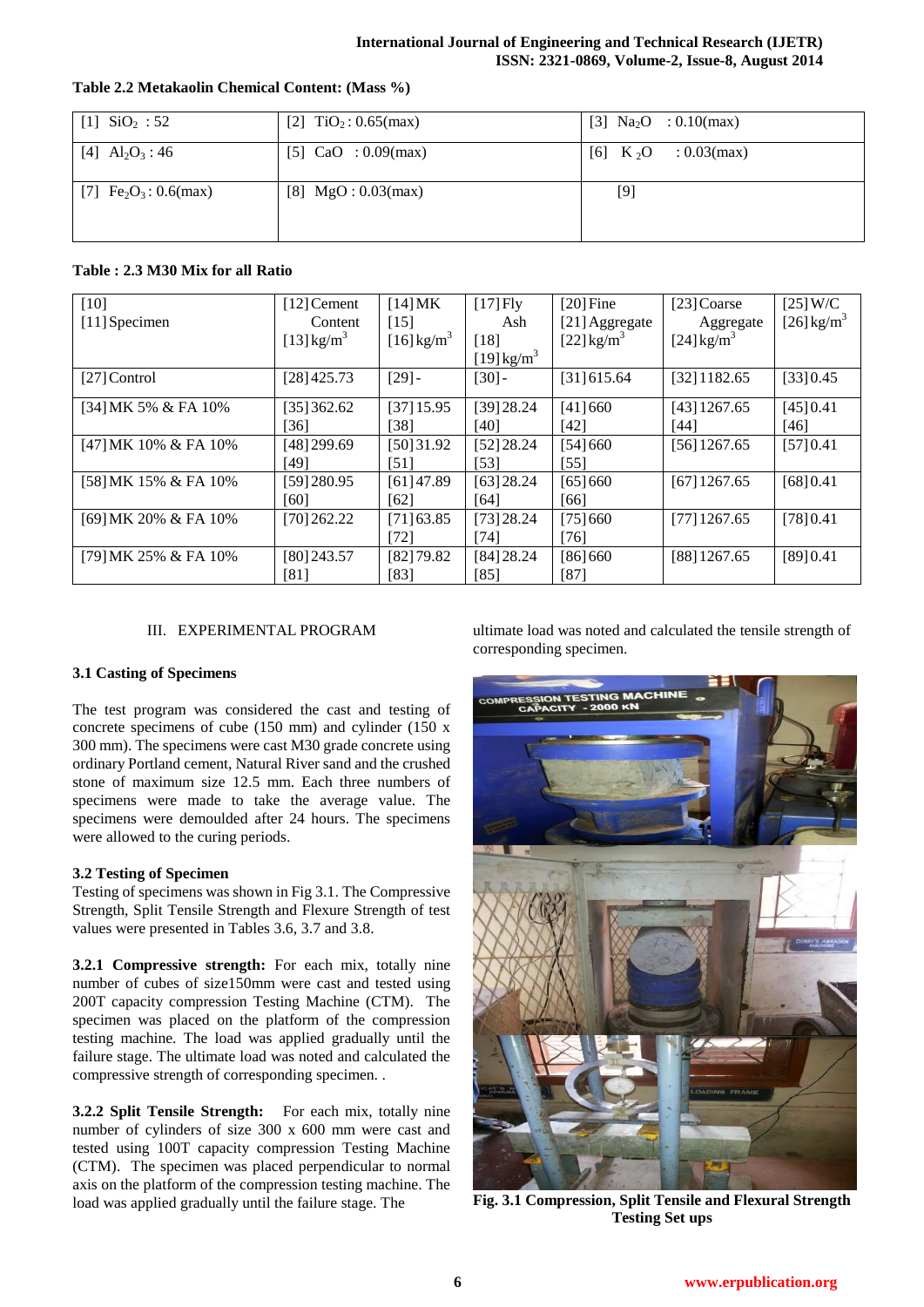**3.2.3 Flexural Strength:** For each mix, totally nine number of prism of size 100 x 100 x 500 mm were cast and tested using 5T capacity Flexural Testing Machine (FTM). The specimen was placed perpendicular to normal axis on the platform of the flexural testing machine. The load was applied gradually until the failure stage. The ultimate load was noted and calculated the flexural strength of corresponding specimen.

## IV. RESULTS AND DISCUSSION

The test results of concrete specimens were discussed as below:

**4.1Compressive Strength:** The compressive strength was compared to control specimen with various percentages of metakaolin and 10 % of constant fly ash. The compressive strength for MK 5% increases in 10.82%, when compared to control specimen. The compressive strength for MK 10%, 15% 20% and 25% increases in 29.75%, 55.16%, 72.14% and 28.43% respectively, when compared to control specimen. MK 25% decreases in 25.18%, when compared to MK20%. MK 20% increases in higher strength, when compared to all other mixes. The compressive strength and various mix concrete test values are presented in Table 4.1 and variation of compressive strength was shown in Fig.4.1.

| <b>Table 4.1 Compression Test Results</b> |                 |                                              |
|-------------------------------------------|-----------------|----------------------------------------------|
| <b>Specimens</b>                          | Loadin<br>Tonne | <b>Tensile Strength</b><br>N/mm <sup>2</sup> |
| Control                                   | 17              | 2.41                                         |
| MK 5% Fly ash<br>10%                      | 19.5            | 2.75                                         |
| MK 10% Fly ash<br>10%                     | 23              | 3.25                                         |
| MK15% Fly ash<br>10%                      | 24              | 3.39                                         |
| MK 20% Fly ash<br>10%                     | 25              | 3.5                                          |
| MK 25% Fly ash<br>10%                     | 22              | 3.11                                         |



The split tensile strength for MK 5% increases in 14.51%, when compared to control specimen. The split tensile strength for MK 10%, 15% 20% and 25% increases in 34.85%,

40.66%, 45.33% and 29.05% respectively, when compared to control specimen. MK 25% decreases in 10.99%, when compared to MK20%. MK 20% increases in higher strength, when compared to all other mixes. The split tensile strength and various mix concrete test values are presented in Table 4.2 and variation of split tensile strength was shown in Fig.4.2.

#### **Table 4.2 Split Tensile Test Results**

| <b>Specimens</b>   | Load in<br>Tonne | Compressive<br>Strength N/mm <sup>2</sup> |
|--------------------|------------------|-------------------------------------------|
| Control            | 76.5             | 34.08                                     |
| MK 5% Fly ash 10%  | 85               | 37.77                                     |
| MK 10% Fly ash 10% | 99.5             | 44.22                                     |
| MK 15% Fly ash 10% | 119              | 52.88                                     |
| MK 20% Fly ash 10% | 132              | 58.66                                     |
| MK 25% Fly ash 10% | 98.5             | 43.77                                     |



**4.3 Flexural Strength:** The flexural strength was compared to control specimen with various percentages of metakaolin and 10 % of constant fly ash. The flexural strength for MK 5% increases in 4.80%, when compared to control specimen. The flexural strength for MK 10%, 15% 20% and 25% increases in 9.61%, 12.81%, 19.93% and 16.19% respectively, when compared to control specimen. MK 25% decreases in 3.00%, when compared to MK20%. MK 20% increases in higher strength, when compared to all other mixes. The flexural strength and various mix concrete test values are presented in Table 4.3 and variation of flexural strength was shown in Fig.4.3.

| <b>Specimens</b>   | <b>Flexural Strength</b><br>N/mm <sup>2</sup> |
|--------------------|-----------------------------------------------|
| Control            | 5.62                                          |
| MK 5% Fly ash 10%  | 5.89                                          |
| MK 10% Fly ash 10% | 6.16                                          |
| MK 15% Fly ash 10% | 6.34                                          |
| MK 20% Fly ash 10% | 6.73                                          |
| MK 25% Fly ash 10% | 6.53                                          |